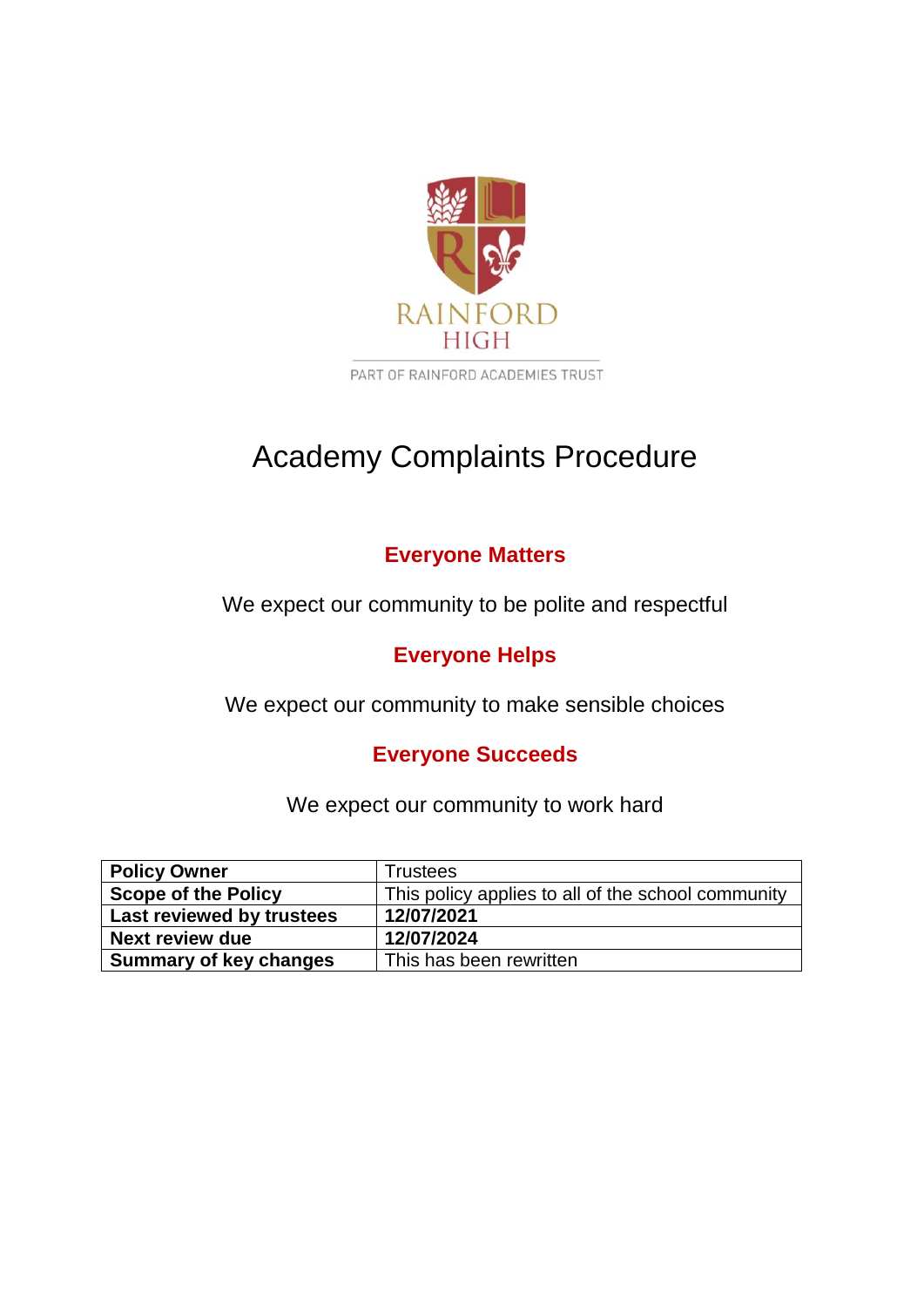#### **RAINFORD HIGH**

### **COMPLAINTS POLICY STATEMENT**

#### 1. **Compliance**

- 1.1. This complaints policy statement has been drafted with regard to the following statutory provisions and guidance:-
	- 1.1.1.Education (Independent School Standards) (England) Regulations 2014
	- 1.1.2.Education and Skills Funding Agency's guidance, "Best practice guidance for academies complaints procedures" 16 July 2020

### 2. **About this policy**

- 2.1. Rainford High ("the Academy") is committed to attaining and maintaining the highest standards achievable. There can be occasions when matters fall short of the required standard. This complaints policy has been prepared to allow those with issues to raise them with the Academy, and provides a set of stages for how complaints will be dealt with in an efficient and fair way.
- 2.2. Complainants must raise a complaint within three months of the incident or, where a series of associated incidents have occurred, within three months of the last of these incidents. The Academy may consider complaints made outside of this time frame only if exceptional circumstances apply.
- 2.3. There are three stages to the Academy's complaints policy. It is the Academy's aim to ensure that the vast majority of complaints raised are dealt with informally at Stage One.
- 2.4. In the event that the complaint cannot be resolved at an informal level, this policy sets out a formal procedure for complaints to be investigated and resolved.
- 2.5. "Academy days" means a school day during term time and does not include inset days, weekends, bank or public holidays or any other days that are outside term time.
- 2.6. Whilst this policy permits a complainant to be joined by a representative at any stage 2 or stage 3 meeting, legal representation is discouraged.
- 2.7. Anonymous complaints will not be accepted. However, the Headteacher or Chair of Trust Board may determine that the information provided warrants an investigation outside of this complaints policy.
- 2.8. All parties must observe mutual dignity and respect throughout the complaints policy's procedures.

#### 3. **Who this policy applies to**

- 3.1. This policy applies to parents and individuals who have a complaint regarding the pupils, employees, governors, trustees, premises of the Academy, whether he/she is a parent or guardian of a pupil, or a member of the Academy's local community ("the Complainant").
- 3.2. This policy does not apply to complaints arising from:
	- 3.2.1. admissions;
	- 3.2.2. child protection and safeguarding investigations;
	- 3.2.3. exclusions;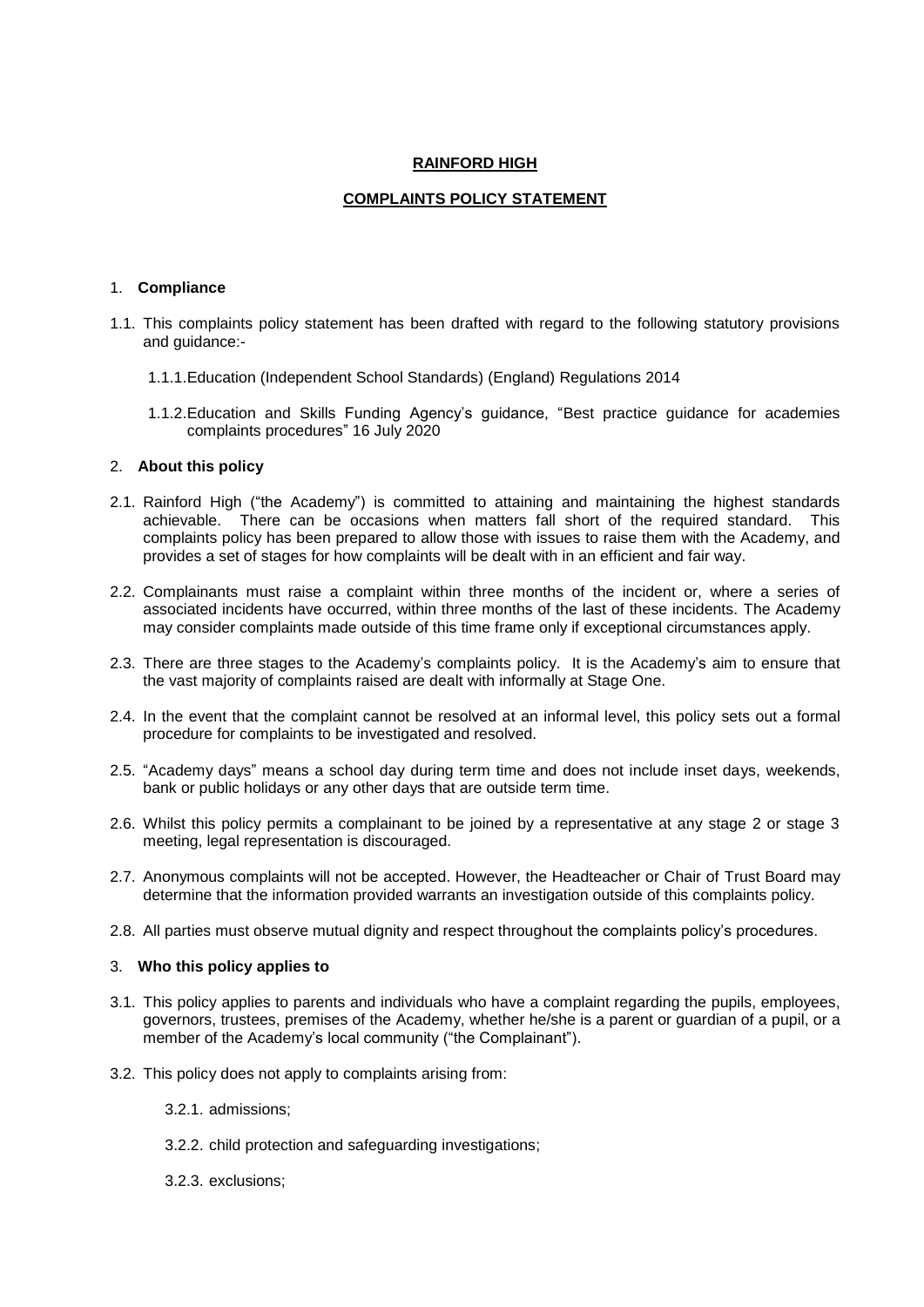- 3.2.4. school re-organisation proposals;
- 3.2.5. services provided by third party suppliers/contractors who may use the Academy's or trust premises;
- 3.2.6. employee grievances and disciplinary procedures;
- 3.2.7. statutory assessment of special educational needs and education, health and care plans; and,
- 3.2.8. whistleblowing.
- 3.3. The Academy reserves the right to reject a vexatious complaint. Vexatious complaints may be characterised (but are not limited to) the following:
	- 3.3.1. complaints which are obsessive, persistent, harassing, prolific, repetitious;
	- 3.3.2. insistence upon pursuing unmeritorious complaints and/or unrealistic outcomes beyond all reason;
	- 3.3.3. insistence upon pursuing meritorious complaints in an unreasonable manner;
	- 3.3.4. complaints which are designed to cause disruption or annoyance; and/or
	- 3.3.5. demands for redress that lack any serious purpose or value.

#### 4. **Stage One – informal**

- 4.1. The Complainant should first approach the class teacher of the pupil concerned or alternatively another member of the Academy's employees ("Member of Staff"). If the Complainant is not a parent or guardian of a pupil, he/she should direct his/her complaint to the Headteacher.
- 4.2. The Complainant may raise his/her complaint in person, by telephone or in writing.
- 4.3. The Complainant should be prepared to give details of the circumstances which have given rise to the complaint that he/she wishes to raise, and express how he/she would like the matter to be dealt with or how he/she sees a resolution being achieved. It may be necessary to put these details in writing ("the Complaint").
- 4.4. There may be some occasions where the Complaint can be resolved on the spot. If that is achievable, details of the concern and the resolution will be recorded by the Member of Staff for monitoring purposes.
- 4.5. There may be some complaints which require further enquiries, with accounts being taken from other parties involved. The Member of Staff dealing with the Complaint at Stage One will make a record of the issues raised, and will carry out those enquiries. The Member of Staff shall endeavour to conclude the enquiries within five Academy days from the date when the Complaint was made.
- 4.6. Once the enquiries have been concluded, the Member of Staff will contact the Complainant and provide:
	- 4.6.1. a summary of his/her understanding of the Complaint raised;
	- 4.6.2. a summary of the information which he/she has discovered as part of his/her Stage One enquiries (if required to be undertaken);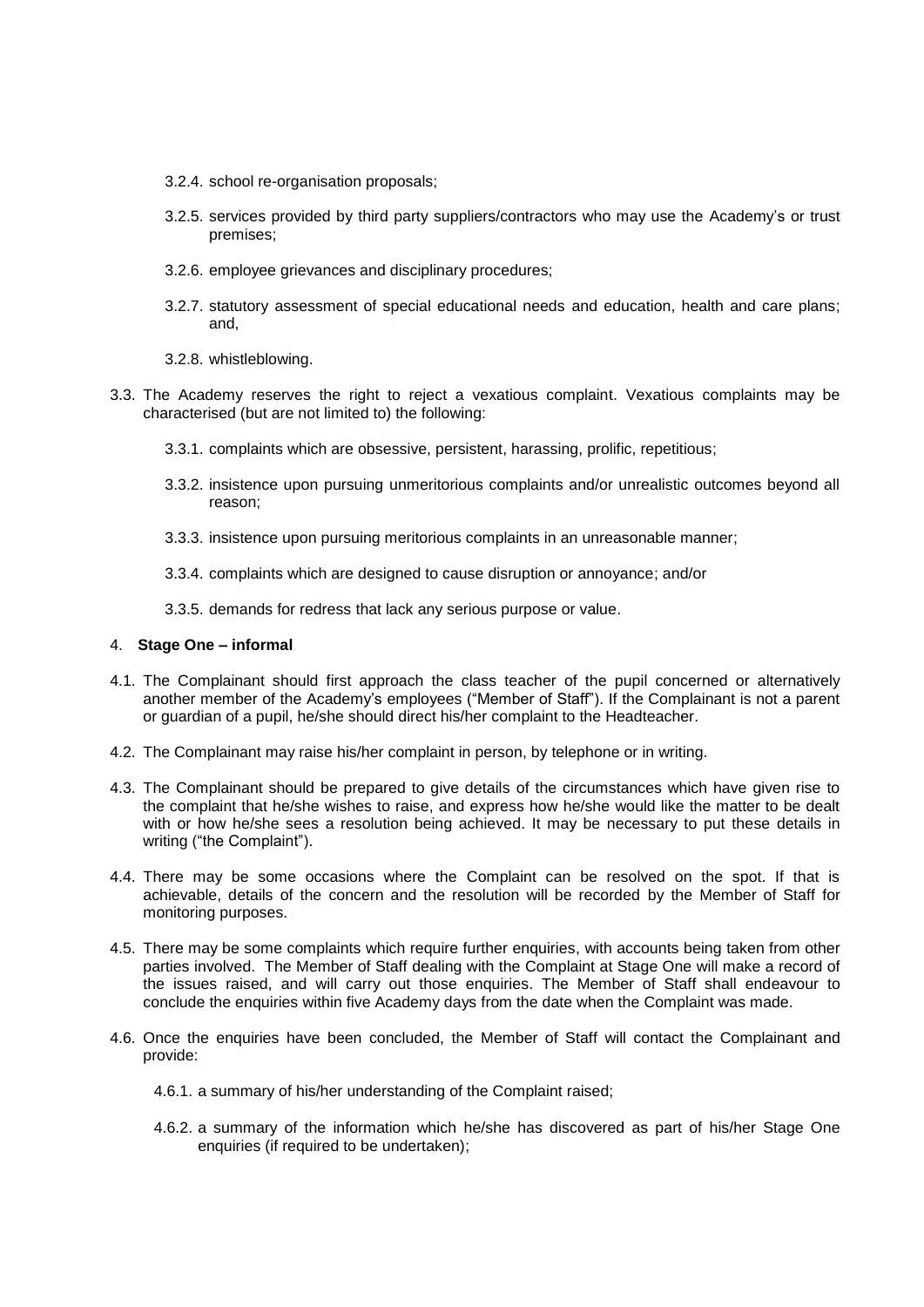- 4.6.3. provide the Academy's response to the Complaint and an explanation as to how the response has been reached;
- 4.6.4. confirm whether any action is to be taken; and,
- 4.6.5. confirm that the matter will be logged and that a record will be retained to ensure that steps can be taken to avoid the issue arising again.

#### 5. **Stage Two – formal complaint**

- 5.1. If the Complainant is not satisfied that the matter has been resolved at Stage One, he/she can progress his/her Complaint to the formal procedure under Stage Two ("Stage Two Complaint").
- 5.2. The Complainant will be required to complete the Academy's Stage Two Complaint form. A copy of the form is attached at appendix one of this policy. When the Complainant has raised an issue with completing the Stage Two Complaint Form then the Academy will make reasonable adjustments if required under equality law.
- 5.3. The completed form should be addressed to the Headteacher of the Academy. If the Complaint concerns the Headteacher, the form should be addressed to the Chair of the Trust Board marked 'private and confidential'.
- 5.4. Complainants which fail to properly particularise a complaint may be rejected. The Academy will invite complaints to address any lack of detail or information to allow for the complaint to be considered prior to rejecting a complaint.
- 5.5. The Stage Two Complaint form will be acknowledged in writing within three Academy days.
- 5.6. The Letter of Acknowledgement will provide:
	- 5.6.1. the contact details of the Headteacher or the Chair of the Trust Body; and,
	- 5.6.2. specify that the Complaint will be investigated within ten Academy days ("the Stage Two Investigation").
- 5.7. During the Stage Two Investigation, the Complainant is required to keep the details of the Complaint private and confidential. This is to enable a just and fair investigation to be undertaken. Any steps taken by the Complainant which do not preserve the confidentiality of the Complaint may undermine the integrity, efficiency and effectiveness of the Stage Two Investigation and could require separate action to be taken to address any such breach of confidentiality.
- 5.8. The Headteacher or Chair of the Trust Board will be entitled to delegate the Stage Two investigation to another senior Member of Staff or Trustee, so long as he/she has not been involved with the Complaint at Stage One or in any other way ("the Investigating Officer").
- 5.9. In the event that the Stage Two Complaint is about the Headteacher or Chair of the Trust Board, or if the Headteacher**/**Chair of the Trust Board has dealt with the matter at Stage One, the Stage Two Complaint will be dealt with by another member of the Academy's senior management team or another member of the Trust Board, whichever is deemed to be more appropriate in the circumstances by the Academy.
- 5.10. The Complainant may be invited to attend a meeting with the person appointed to deal with the Complaint at Stage Two to discuss the Stage Two Complaint ("Stage Two Meeting").
- 5.11. The Complainant will be entitled to be accompanied at the Stage Two Meeting by one of the following: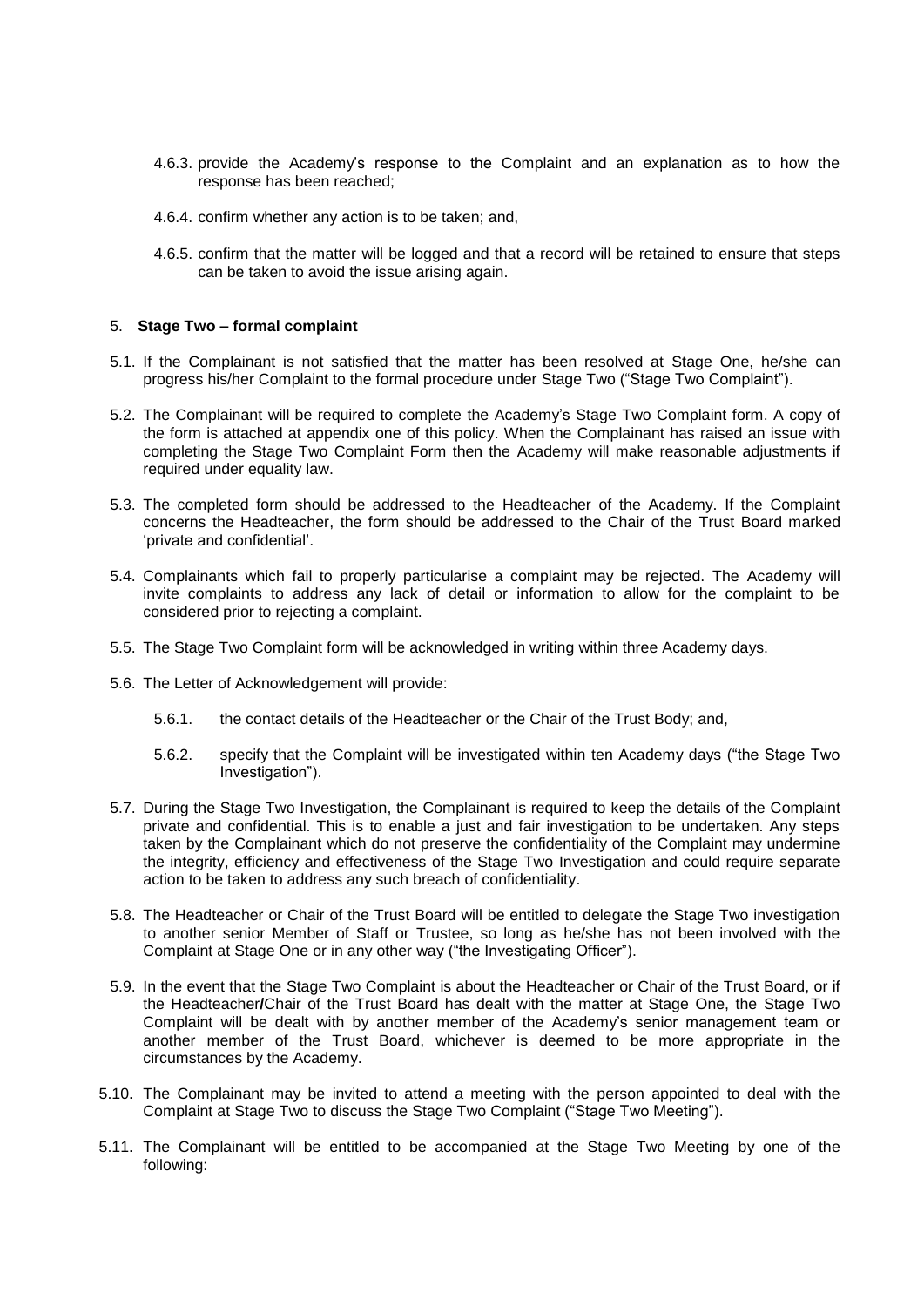5.11.1. a relative;

5.11.2. a friend; or,

5.11.3. a representative.

- 5.12. The outcome of the Stage Two Investigation will be confirmed in writing within five Academy days from the investigation's conclusion. The outcome will be shared with all relevant parties.
- 5.13. If a Stage Two Meeting is held minutes will be taken by an appropriate person appointed by the Academy.
- 5.14. A record of the Stage Two Complaint, along with any documentation prepared during the Stage Two Investigation, and (if applicable) the Stage Two Meeting minutes, will be retained by the Academy for six years**.**

#### 6. **Stage Three – Complaints Panel (parental/legal guardian complaints only)**

- 6.1. If the Complainant is not satisfied with the outcome at the conclusion of Stage Two, he/she may progress the Complaint to Stage Three ("the Stage Three Complaint").
- 6.2. The Complainant will be required to write to the Clerk of the Trust Board ("the Clerk") to request that the Complaint be dealt with at Stage Three. (Contact details for the Clerk will be available from the Academy's General Office or the Academy's website).
- 6.3. The Stage Three Complaint will be considered by a complaints panel ("the Panel").
- 6.4. The Panel will have three members:
	- 6.4.1. two members from the Trust who have had no involvement with the Stage Three Complaint at Stage One or Stage Two; and
	- 6.4.2. one independent member who has no involvement with the management and running of the Academy.
- 6.5. Within three Academy days of a written request for the Complaint to be considered at Stage Three, the Clerk will acknowledge the request in writing and will endeavour to arrange for a meeting of the Panel to take place within ten Academy days ("the Panel Meeting").
- 6.6. The Complainant will be entitled to be accompanied at the Panel Meeting by one of the following:

6.6.1.a relative;

6.6.2.a friend; or,

6.6.3.a representative.

- <span id="page-4-0"></span>6.7. The Complainant and the Academy will be entitled to submit any relevant documentation for the Panel's consideration. The documentation must be submitted to the Clerk three clear Academy Days before the date of the Panel Meeting.
- <span id="page-4-1"></span>6.8. The Complainant and the Academy must provide copies to each other of any documents submitted for the Panel's consideration three clear Academy days before the Panel Meeting.
- <span id="page-4-2"></span>6.9. The Complainant and the Academy will also be entitled to call any witnesses which each may reasonably require in order to support their submissions to the Panel. Details of the witnesses must be provided to the Clerk and other party three clear Academy days before the Panel Meeting.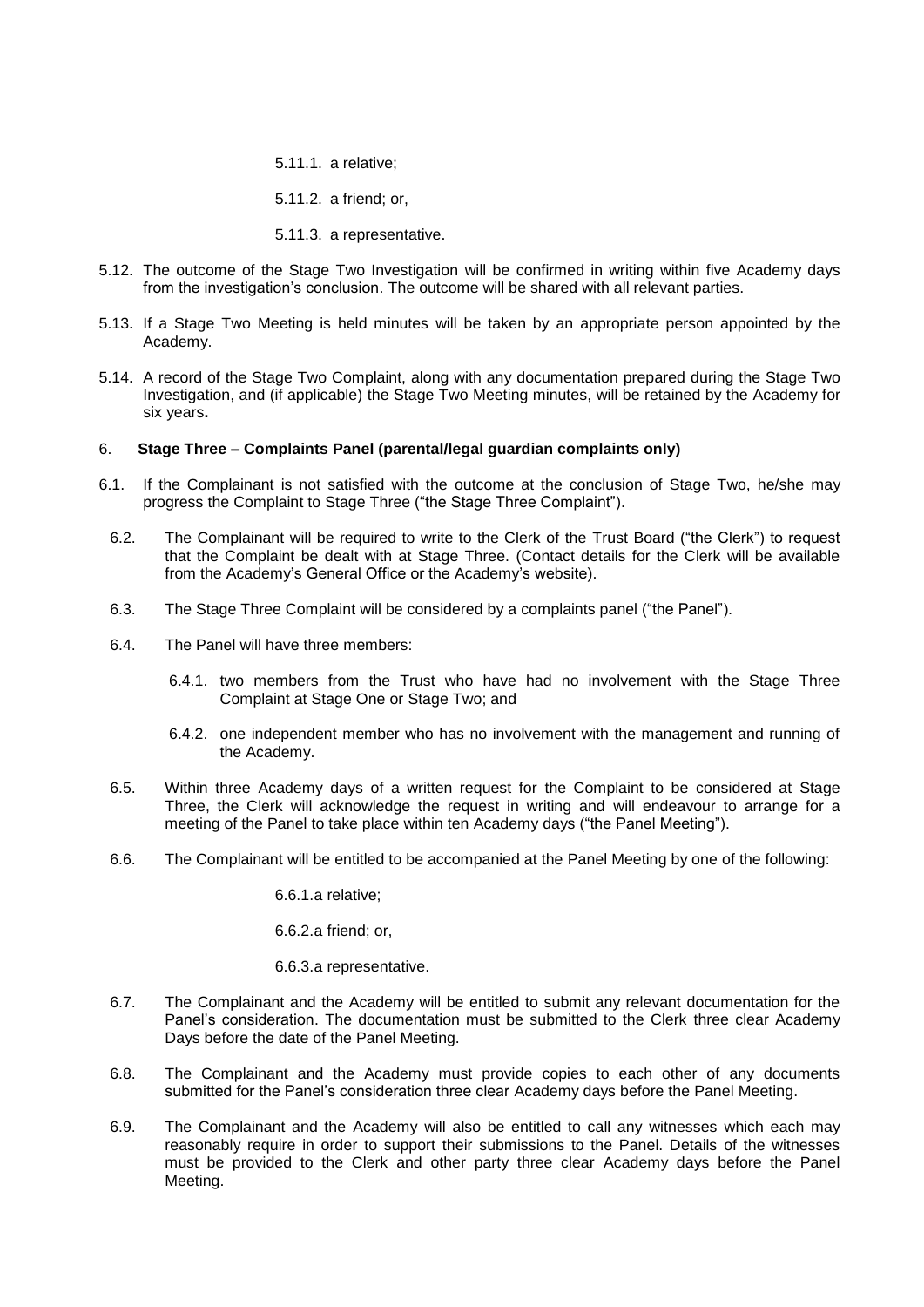- 6.10. The Panel Chair shall have an absolute discretion as to whether the Panel will consider any party's documents or hear witnesses where there has been non-compliance with either paragraphs [6.7,](#page-4-0) [6.8](#page-4-1) or [6.9](#page-4-2) of this policy.
- 6.11. Minutes of the Panel Meeting will be taken by the Clerk of the Trust Board.
- 6.12. At the Panel Meeting, the Chair of the Panel will explain how the Panel Meeting will be structured. The Panel will invite the Complainant to outline the Complaint, to refer the Panel to any of the documents submitted in compliance with paragraphs [6.7](#page-4-0) and [6.8,](#page-4-1) and to call on any witnesses he/she has identified in accordance with paragraph [6.9](#page-4-2) of this policy statement. The Complainant will be entitled to put questions to his/her witnesses. The Academy and the Panel will also have the right to put questions to the Complainant's witnesses once the Complainant has concluded his/her questions.
- 6.13. The Academy will be invited to make its submissions once the Complainant has concluded his/her submissions to the Panel.
- 6.14. The Panel will invite the Academy to outline its response to the Complaint, to refer the Panel to any of the documents submitted in compliance with paragraphs [6.7](#page-4-0) and [6.8](#page-4-1) above, and to call on any witnesses it has identified in accordance with paragraph [6.9](#page-4-2) of this policy statement. The Academy will be entitled to put questions to its witnesses. The Complainant and the Panel will also have the right to put questions to the Academy's witnesses once the Academy has concluded its questions.
- 6.15. When the Panel has heard the Complainant and the Academy's submissions, it will be entitled to adjourn to consider its decision.
- 6.16. If the Panel is able to, it will deliver its decision at the conclusion of the Panel Meeting. A copy of the decision will be provided in writing within five Academy days to the Complainant and the Headteacher/Chair of the Trust Board (as applicable) of the Academy.
- 6.17. If the Panel is unable to reach a decision at the conclusion of the Panel Meeting, it will be entitled to adjourn the Panel Meeting and to deliver its decision in writing to the Complainant and the Headteacher/Chair of the Trust Board (as applicable) of the Academy within five Academy days. The outcome will also be delivered to any other relevant party.
- 6.18. A record of the Stage Three Complaint, along with documentation submitted to the Panel, and the Panel Meeting minutes, will be retained by the Academy for six years.

### 7. **Stage 3 Complaints - (non-parents/legal guardians)**

- 7.1. If the Complainant is not satisfied with the outcome at the conclusion of Stage Two, he/she may progress the Complaint to Stage Three ("the Stage Three Complaint").
- 7.2. The Complainant will be required to write to the Clerk of the Trust Board ("the Clerk") to request that the Complaint be dealt with at Stage Three. (Contact details for the Clerk will be available from the Academy's General Office or the Academy's website). The Complainant must set out why they are not satisfied with the outcome of the Stage Two Complaint and why they seek for the Complaint to be dealt with at Stage Three.
- 7.3. The Clerk will arrange for the Chair of the Trust Board to review the Stage Two Investigation. In the event that the Chair of the Trust Board has dealt with the matter at Stage One or Stage Two, or the Complaint is about him/her, another member of the Trust Board will be appointed to deal with the Stage Three Complaint.
- 7.4. The Complainant may be invited to attend a meeting with the Trustee appointed to deal with the Stage Three Complaint to discuss matters further. ("Stage Three Meeting"). For the avoidance of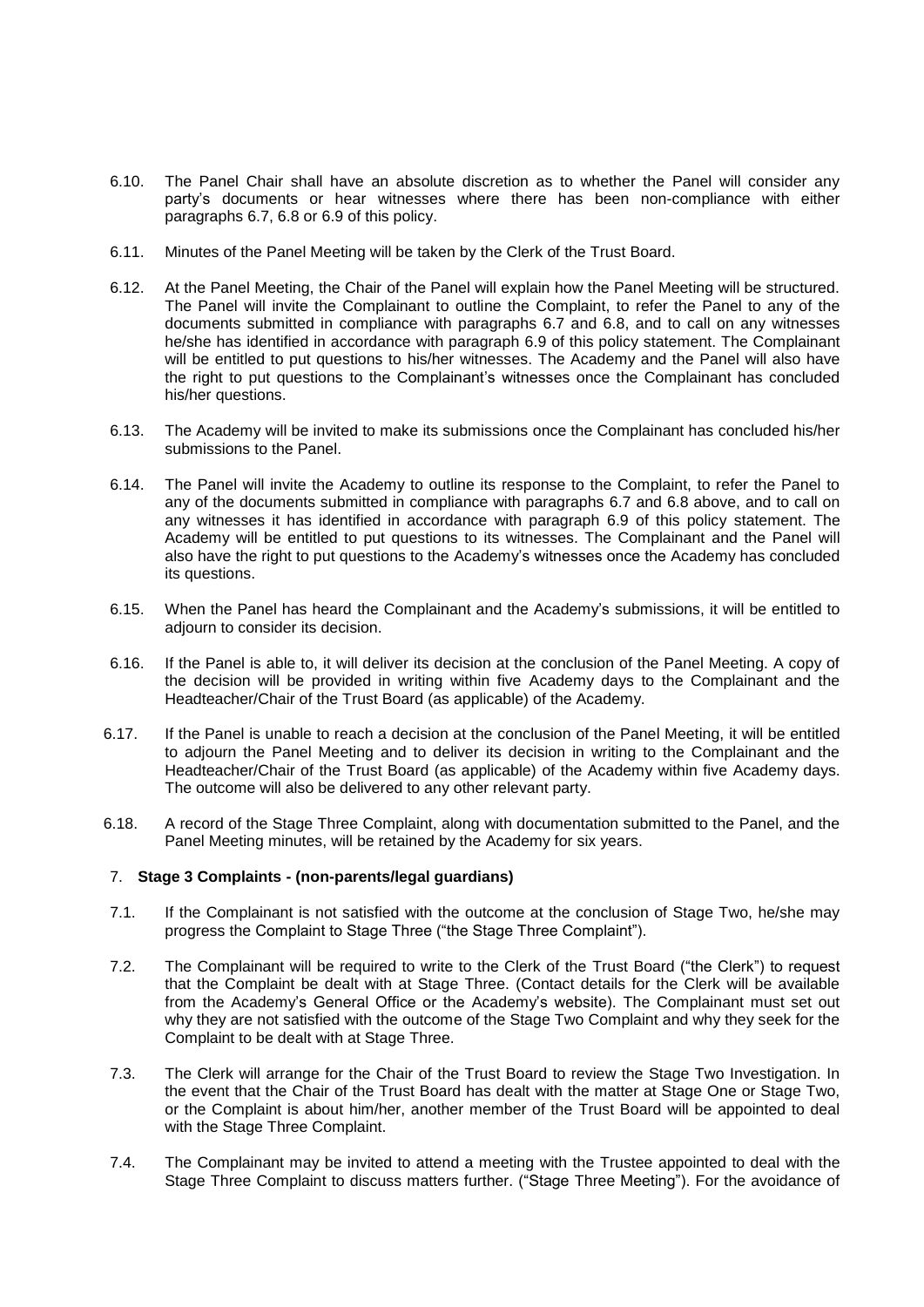doubt, the arrangement of a Stage Three Meeting is entirely at the discretion of the Trustee appointed to deal with the Stage Three Complaint.

- 7.5. The Complainant will not be entitled to be accompanied at the Stage Three Meeting by one of the following without the prior permission of the appointed Governor
- 7.6. If a Stage Three Meeting is held, the Complainant will be able to put forward their Complaint in order to assist the Trustee to consider the issues before making a determination.
- 7.7. Minutes of the Stage Three Meeting will be taken by an appropriate person appointed by the Academy.
- 7.8. The Trustee appointed to deal with the Stage Three Complaint will endeavour to communicate their decision about the Complaint in writing within five Academy days of the Stage Two Meeting or of being provided with the request for the Complaint to be dealt with at Stage Three. If further time is required then the Complainant will be notified.

#### 8. **Records keeping**

- 8.1. As stated in this policy statement, records of concerns and complaints will be kept for monitoring and inspection purposes.
- 8.2. Records will include outcomes, relevant documents and any actions taken as a result of the concern or complaint being raised.
- 8.3. Records will be kept secure and confidential. However, there may be occasions when there is a legal obligation to permit a third party to inspect the records or for them to be provided as evidence to relevant agencies or in judicial proceedings.

#### 9. **Complaint to the Education and Skills Funding Agency**

- 9.1. If the Complainant remains unsatisfied with the outcome of the Complaint at the conclusion of Stage Three, he/she may raise the Complaint with the Education and Skills Funding Agency ("ESFA").
- 9.2. Preferably, the Complainant should put the Complaint to the ESFA in writing.
- 9.3. The Complaint can be submitted electronically using the enquiries form on the ESFA's website, or alternatively by sending it to the address below:

ESFA – Academies Complaint and Customer Insight Unit Cheylesmore House Quinton Road **Coventry** CV1 2WT

9.4. Further information about submitting a complaint to the ESFA can be found on its website.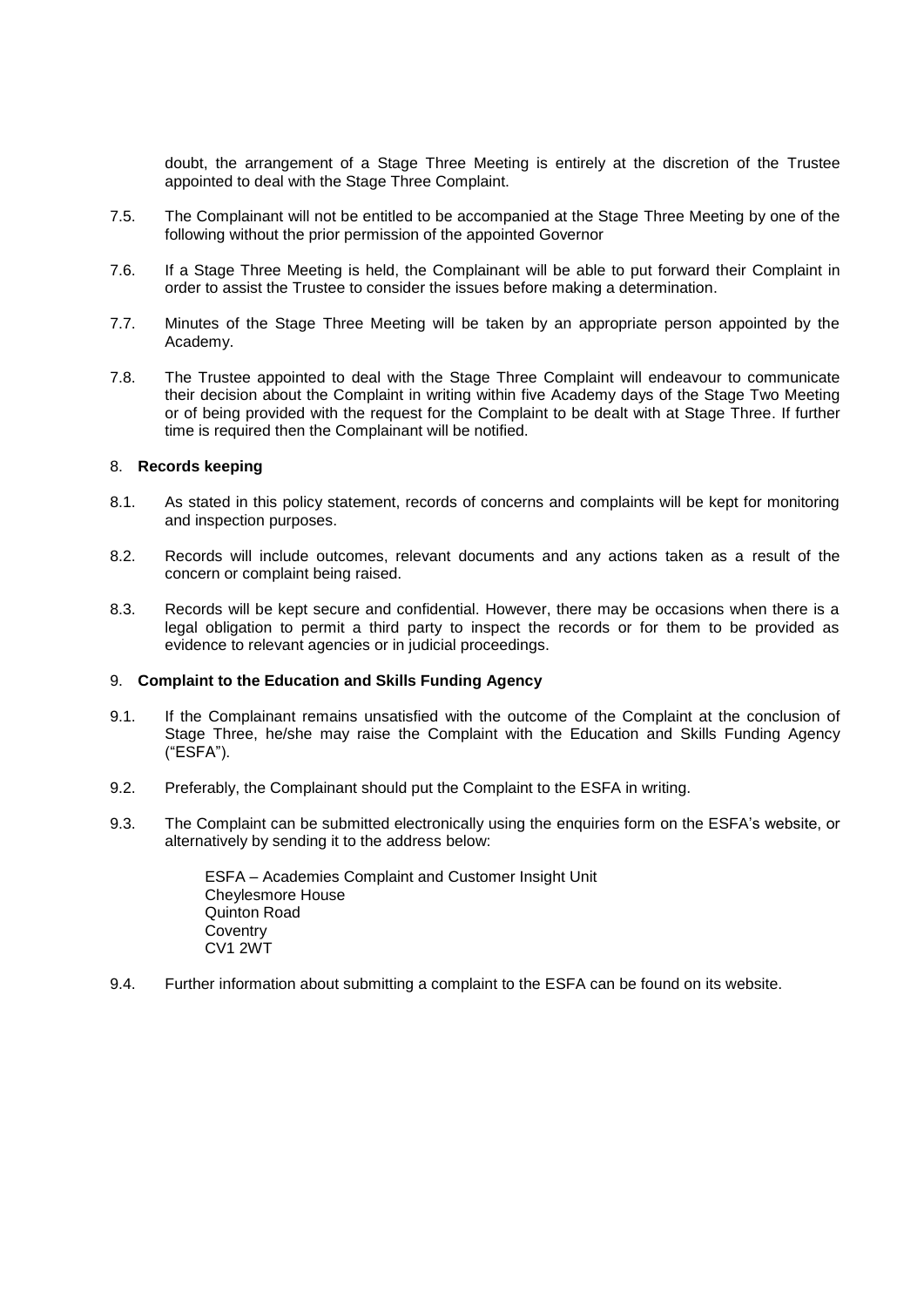# **Appendix One**

## **RAINFORD HIGH**

# **STAGE TWO COMPLAINT FORM**

| <b>Name of Complainant</b>        |  |
|-----------------------------------|--|
| <b>Complaint's Address</b>        |  |
|                                   |  |
|                                   |  |
|                                   |  |
| <b>Complaint's contact number</b> |  |
| <b>Relationship to Academy</b>    |  |
| <b>Reason for complaint</b>       |  |

**Details of complaint to be considered/investigation (continue on separate pages)**